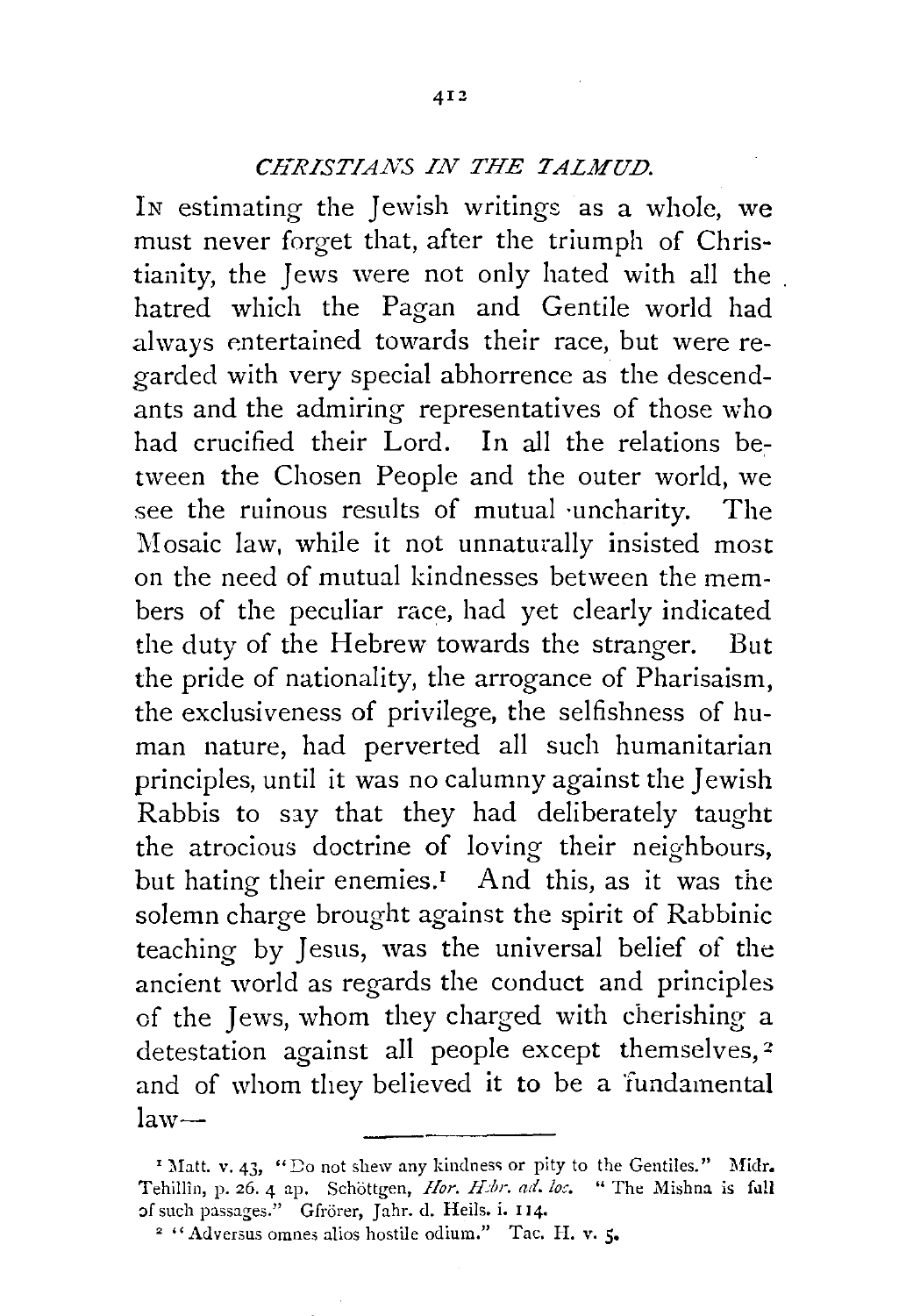Non monstrare vias eadem nisi sacra colenti, Quaesitum ad fontem solos deducere verpos.<sup>1</sup>

Thus, in all ages, do hatred and uncharity reproduce their kind. Christianity, indeed, ought to have inspired the hearts of its children with nobler and better lessons; and had it done so there can be little doubt that it would have triumphed over Judaism as it triumphed over Paganism, not with the dominance of an unsparing tyranny, but by the supremacy of a loftier ideal and more holy lives. Had we in general been inspired with the same love towards the Jew which breathed so passionately in the heart of Paul, as to make him even willing to be anathema from Christ for the sake of his brethren according to the flesh,<sup>2</sup> can we doubt that myriads of the Israelites would have been unable to withstand the spell which Jesus has in all ages exercised over the hearts of men of every race and creed ?

> Thou ! if Thou wast He, who at midwatch came By the starlight, naming a dubious name! And if too heavy with sleep, too rash With fear-O Thou, if that martyr-gash Fell on Thee, coming to take Thine own, And we gave the Cross, when we owed the Throne, Thou art the Judge. We are bruised thus; But, the judgment over, join sides with us ! Thine, too, is the cause, and not more Thine Than ours, is the work of these dogs and swine, Whose life laughs through and spits at their creed; \Vho maintain Thee in word, and defy Thee in deed.

So spake "Rabbi Ben Ezra the night he died;" and in the sins and violences of Christians we see the reasons why the Jew, even amid times of his dawn-

<sup>&</sup>lt;sup>1</sup> Juv. Sat. xiv. 103; Justin, xxxvi. 2, 15. παραδόσιμον ποιήσαι, το μίσος το *"'Pooc τούς άνθρώπους.* Diod. *Exc. Phot.* xxxiv. p. 424; Hor. *Sat.* i. 4, 142, &c. <sup>2</sup> Rom. ix. 3.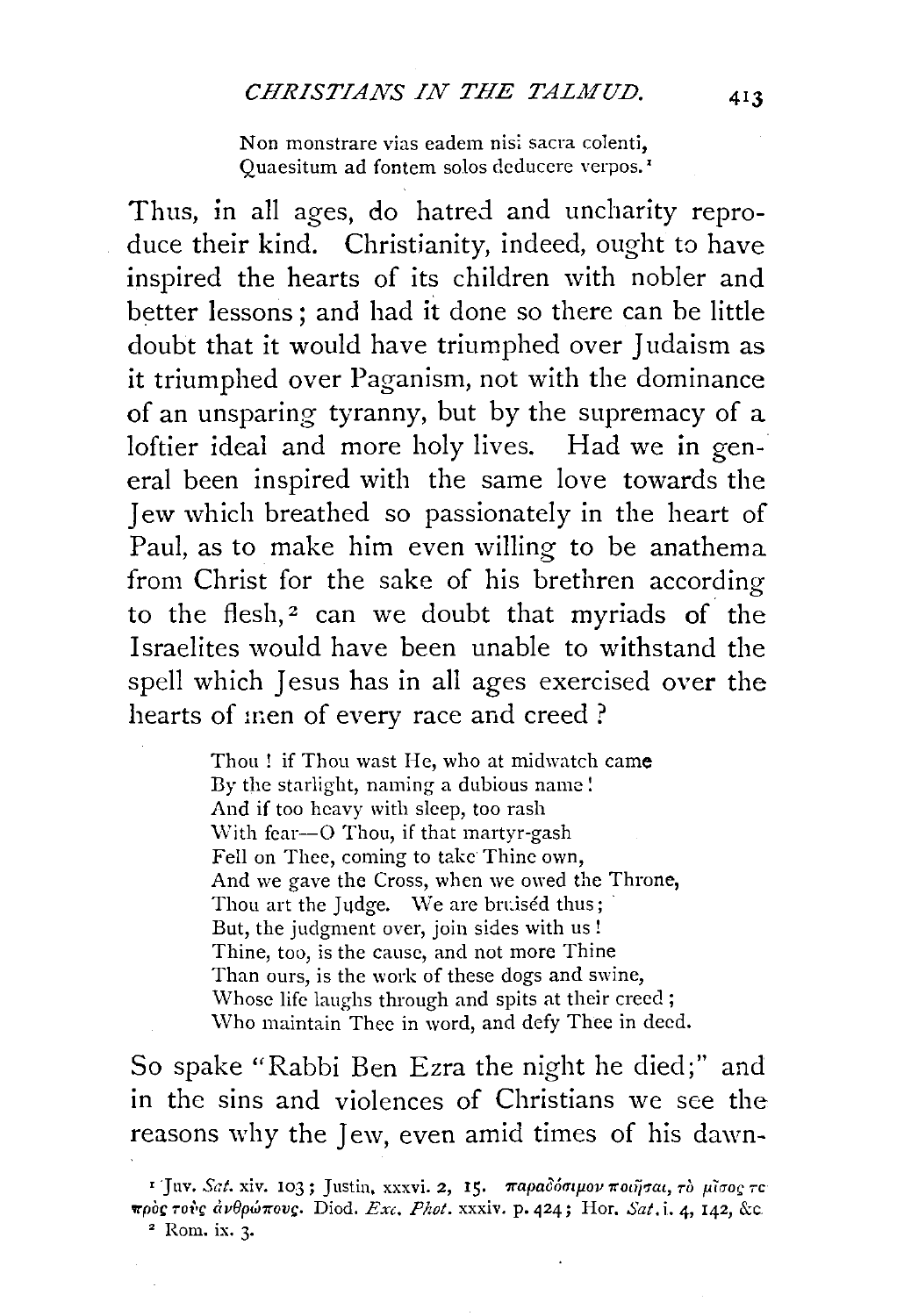ing convictions, was driven to furious antagonism against his rejected Messiah.

> By the torture prolong'd from age to age, By the infamy, Israel's heritage ; By the Ghetto's plague, by the garb's disgrace, By the badge of shame, by the felon's place; By the branding tool, the bloody whip, And the summons to Christian fellowship!

But alas! owing to man's weaknesses and imperfections, Churches, like other communities, suffering in all centuries from the centrifugal force of internal disunion, have sought to supply the needed centripetal force by the manifold repulsions of their common hatreds against all who were beyond their pale. Toleration was.one of the earliest lessons taught by Christ, but it has been historically the latest of all lessons learnt *bv* those who call themselves by his sacred name.

I do not for a moment say that the hatred of the Christian towards the Jew was not evoked and exasperated by an equal intensity of hatred felt by the Jew towards the Christian. We see that hatred in the very first century burning with red flame, alike in the pages of secular histories and in the Acts of the Apostles. The anger and madness which fired "the serpent brood of Hanan" against the earliest preachers of the truth 1 that *He* had risen whom they by wicked hands had crucified and slain, became more and more intense as time advanced. Every circumstance which failed to convince the Jews of the Divine origin of the new religion only inspired a more virulent rage against it. St. Paul paid with his very life for the bitter wrath which he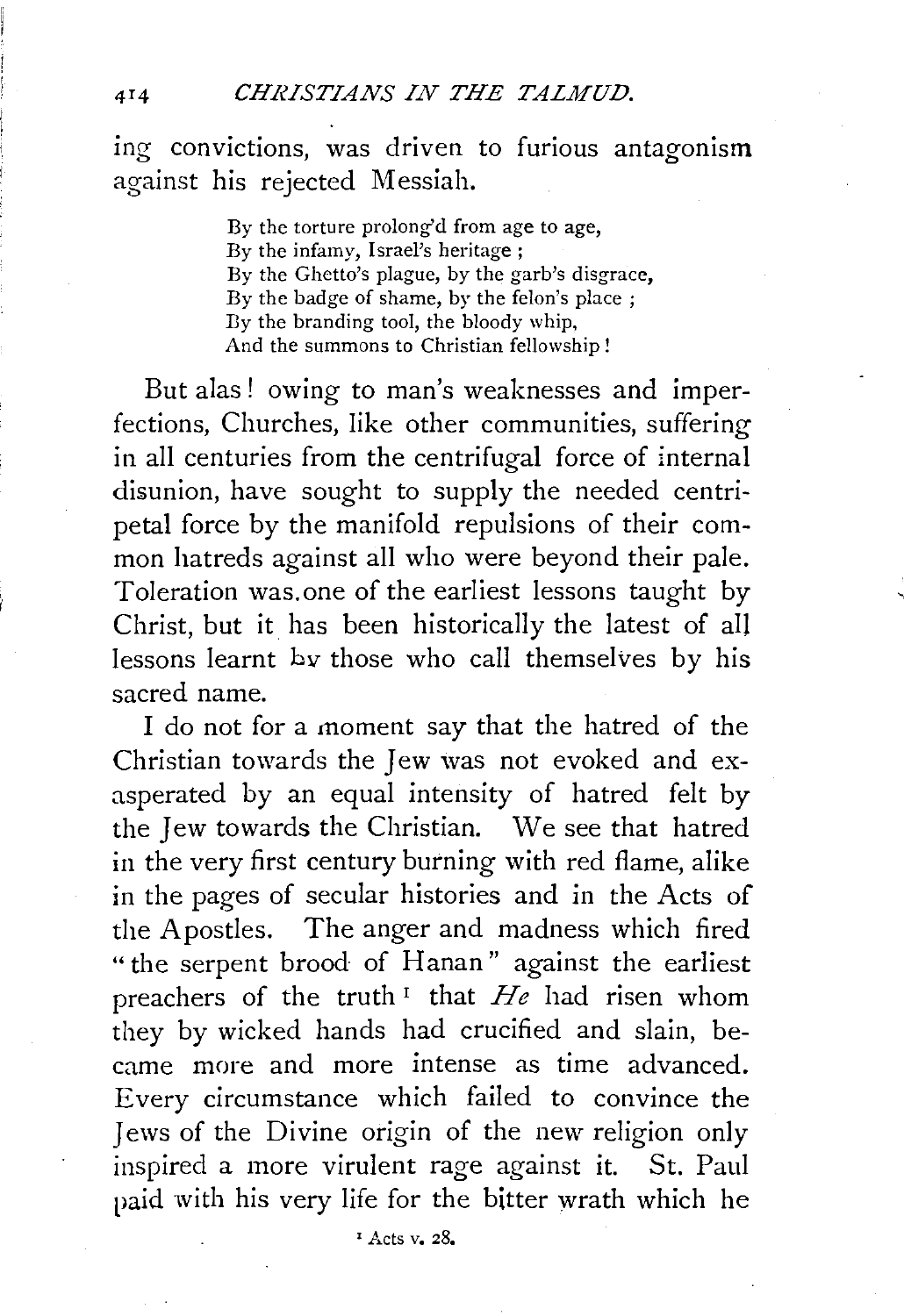had inspired by deserting the glorious position of a learned Rabbi, and emissary of the High Priest and the Sanhedrin, for the lot of a persecuted missionary who threw open to the Gentiles the hitherto barred door of religious privilege. The conflagration of Rome, in all probability, gave the Jews an opportunity of diverting from themselves the false suspicion of guilt, by turning suspicion against the Christians, and so avenging on them the edict of Claudius, which in consequence of Messianic disturbances had caused their banishment from Rome. 1 The escape of the Christians to Pella, before the fall of Jerusalem, would be regarded as the act of open renegades, who refused to take part in the supreme struggle of the Hebrew people for its very existence. For those who were trained from earliest childhood to see the hand of God in history, it might have been thought that the destruction of their Temple, and the total desolation of their Holy City, involving as it did the necessary extinction of Mosaism as a possible religion, would at last have opened the eyes of the Jews to the desperateness of a position which God Himself had rendered no longer tenable; and even the dullest eyes, unless they were filmed by centuries of prejudice, might have seen that the scroll of the Old Covenant was shrivelled into ashes by the flame which devoured the cedar wood, and melted the gold, of the Holy of Holies. But the cogency of the lesson was lost in the frenzy which it inspired; and when for one moment, in the successes of Bar Cochba, and the glory of Akibha, and the prosperity of Bethyr, the hopes of Judaism.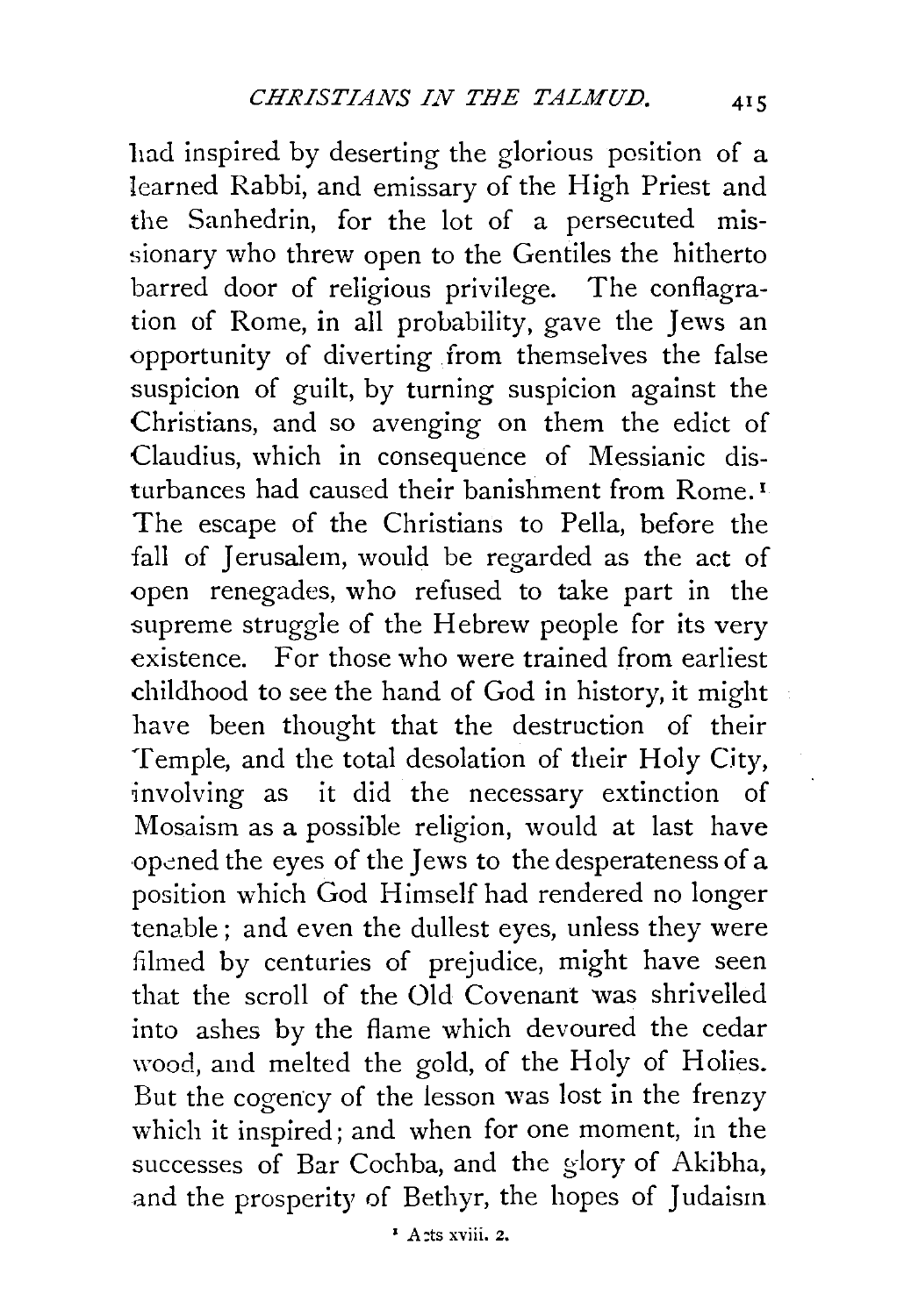seemed to revive once more, it was on the Christians that the arm of the victorious Mesith fell with most implacable wrath. So that even from the earliest times, and long before concealment of their written sentiments was rendered necessary by fear, the Jews. in their treatises, spoke of the Christians under every possible term of opprobrium. " Christians" they never called them. That name--a convenient hybrid which affixed a Latin termination to the Greek rendering of a Hebrew conception-though invented by the scornful wit of the Antiochenes,—who were celebrated in antiquity for their skill in inventing nicknames,—had been very early adopted by the believers in Christ. It is true that in the New Testament they are spoken of as the "saints," or· "the brethren," and that the word Christian only occurs in the Epistle of St. Peter, and on the lips of Agrippa, as the term for a legally indictable offence;<sup>1</sup> but, very shortly after the close of the New Testament canon, the name had been universally adopted alike by friend and foe ; and as the mobs of Pagan cities rejoiced in the sonorous epitrites of their favourite cry of

Christianos  $\bar{A}d$  lěōnēs!

so, before the fiercest tribunals, the youngest martyr exulted in the answer, *Christianus sum!* But the Jews had two reasons against sanctioning the use of this name. In the first place, they would not seem in the most distant way to countenance any connection between the work of Jesus and their own expected Messiah. In the second place, they chose

<sup>I</sup> Except in the historic notice of its origin (Acts xi. 26), the name Christian. -as everybody is aware-occurs only in Acts xxvi. 28 and I Pet iv. 16.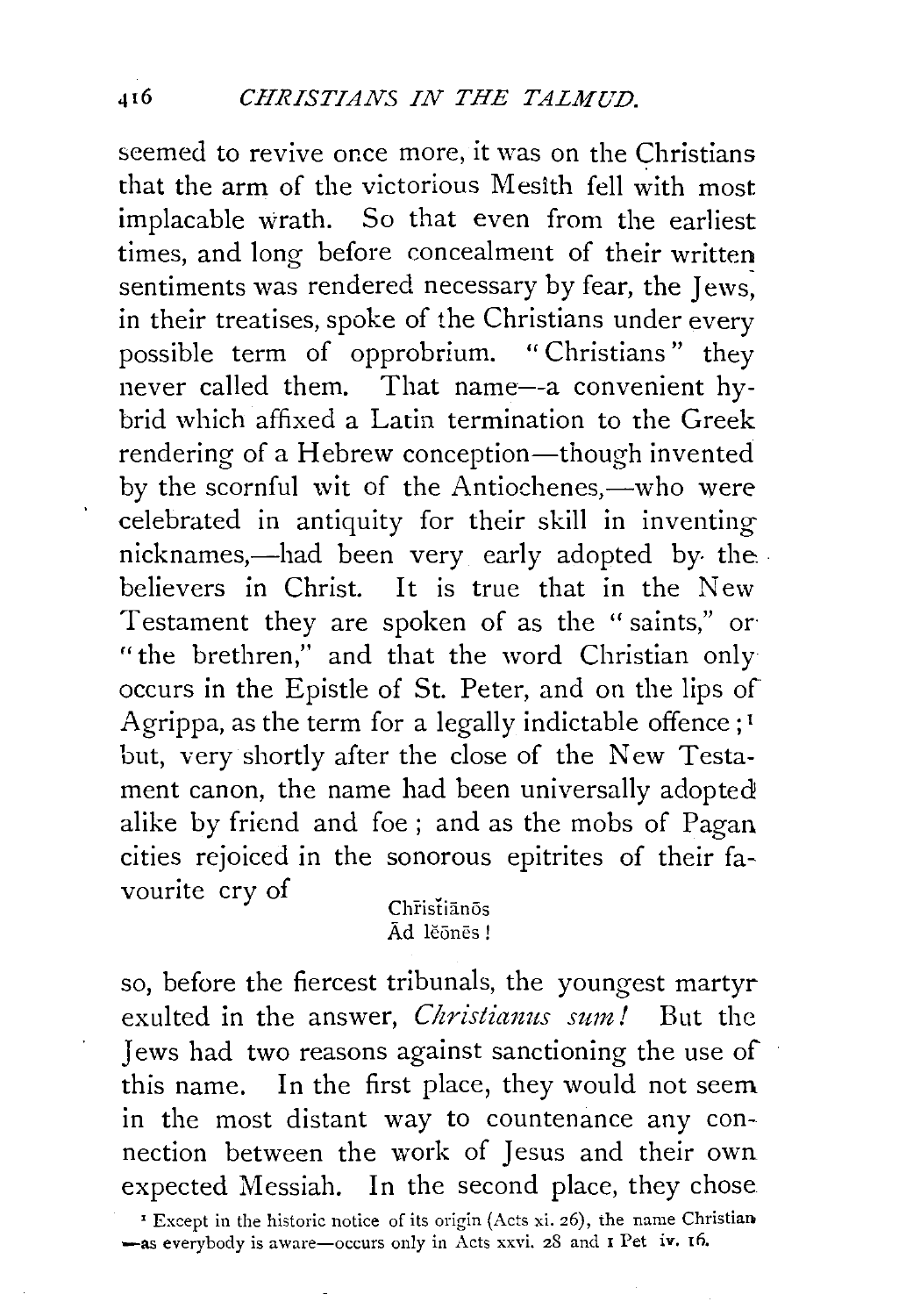to regard the Christians as idolaters, and therefore adopted in their case the practice which they had founded on a literal misinterpretation of the Verse in Deuteronomy which forbade them to take the name *o(* any strange god upon their lips. The same delight in opprobrious nicknames which made them twist Beelzebul, the Lord of Heaven, into *Beelzebub,* the Lord of Dung; or Kir Heres, the City of the Sun, into *Kir Cheres,* the City of Destruction : or Bethel, the House of God-after its desecration by the calf-worship-into *Beth-aven,* "the House of Vanity," made them invent terms of insult both for the Christians and for Christ. Moses had said, "Ye shall hew down the graven images of their gods, and destroy the names of them out of that  $place$ ;"<sup>1</sup> and the Talmudic comment upon this was-Everything that is made for the sake of false gods must bear a nickname. We must not say Beth Galia, "lofty house," but *Beth Charia,* "common house ; " not Peni Melech, "face of a king" (Moloch), but Penî Kelef, " face of a hound; "<sup>2</sup> not Epiphanes, "the illustrious," but *Epimanes,* "the maniac." It was on this principle that they spoke not of Tadmor, but of *Tarmod,* or " chaff; " not of Romans, but of *Idumcans*. It was natural, therefore, that they should never use the word Christians, but speak of " Galileans," " Nazarenes," " Children of Balaam," " Worshippers of the Hung," " Epicureans," " Sadducees," and, normally, of Minim or Heretics. 3 We must not, indeed, charge them with either invent- . ing or monopolizing this method. It was known

VOL. VI.

Peut. xii.  $\frac{3}{3}$  A "Min" usually means a Christian.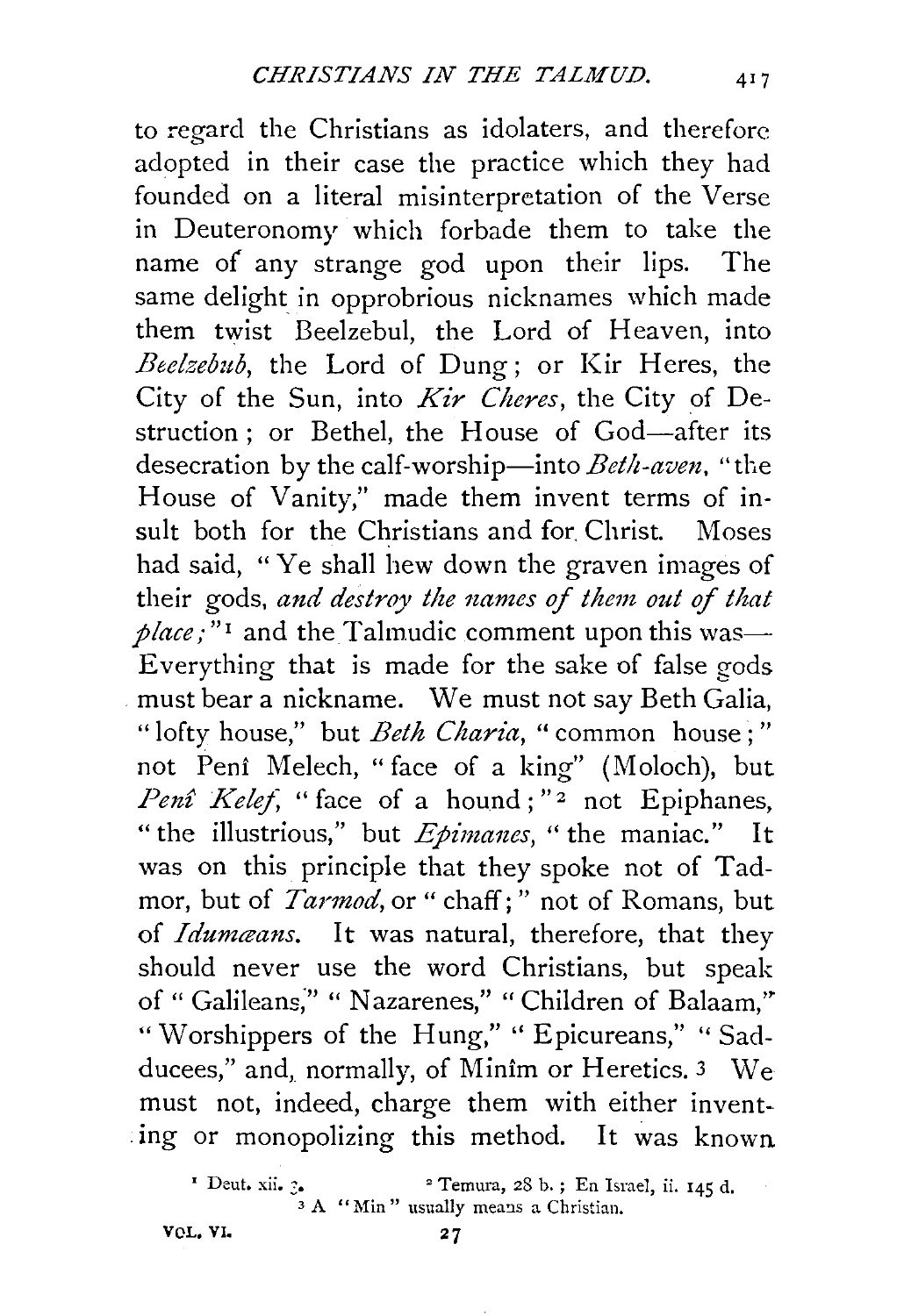both to Greeks and Romans and English, both to Jews and Christians and Mussulmans. Aristophanes, as every scholar knows, abounds in instances. Chrysippus, the great Stoic, was called by his enemies, Chesippus. Tiberius Claudius Nero received. from his bibulous propensities, the nickname of Biberius Caldius Mero.<sup>1</sup> We find traces of the same thing among the Fathers. Cyprianus was distorted into Coprianus; Athanasius into Sathanasius ; Vigilantius into Dormitantius ; the Arians into Ariomanites ; 2 Abelard into Bajolard ; Otho of Brunswick called Pope Urban VI. Turbanus, from his turbulence ; and Queen Elizabeth addressed Bodin as Badin. The Mohammedans, instead of calling the Parsees "fire-worshippers" (Kaliva), call them *Philiva*, "fools." And as the Jews, when delivered from the illusion of Bar Cochba, "the son of a star," changed his name into *Bar Cozba,* "the son of a lie," so R. Meir turns the word Evangelium into the similar-sounding Hebrew words, ואון גיליון, " table of lies ; " and R. **J** ohanan into p1S1J Ill', " table of sins."

But we have not nearly exhausted the terms of hatred bestowed by the Jew, more or less openly or obliquely, on the Christian. Thus, as the Mohammedans are called "sons of Ishmael," the Christians are alluded to as *sons* of *Esau.* " God, who has smitten the Egyptians with one of his fingers," said R. Eliezer, ''will extirpate the sons of Esau (Christians) and the sons of Ishmael (Mohammedans) with his whole law; for the first are the enemies of his people, and the second his own enemies." 3

<sup>&#</sup>x27; From bibo, "I drink;" calda, "hot water;" merum, "unmixed wine."

<sup>&</sup>lt;sup>2</sup> See my " Chapters on Language,<sup>9</sup>' p. 246. <sup>3</sup> Pirke Eliezer, 48.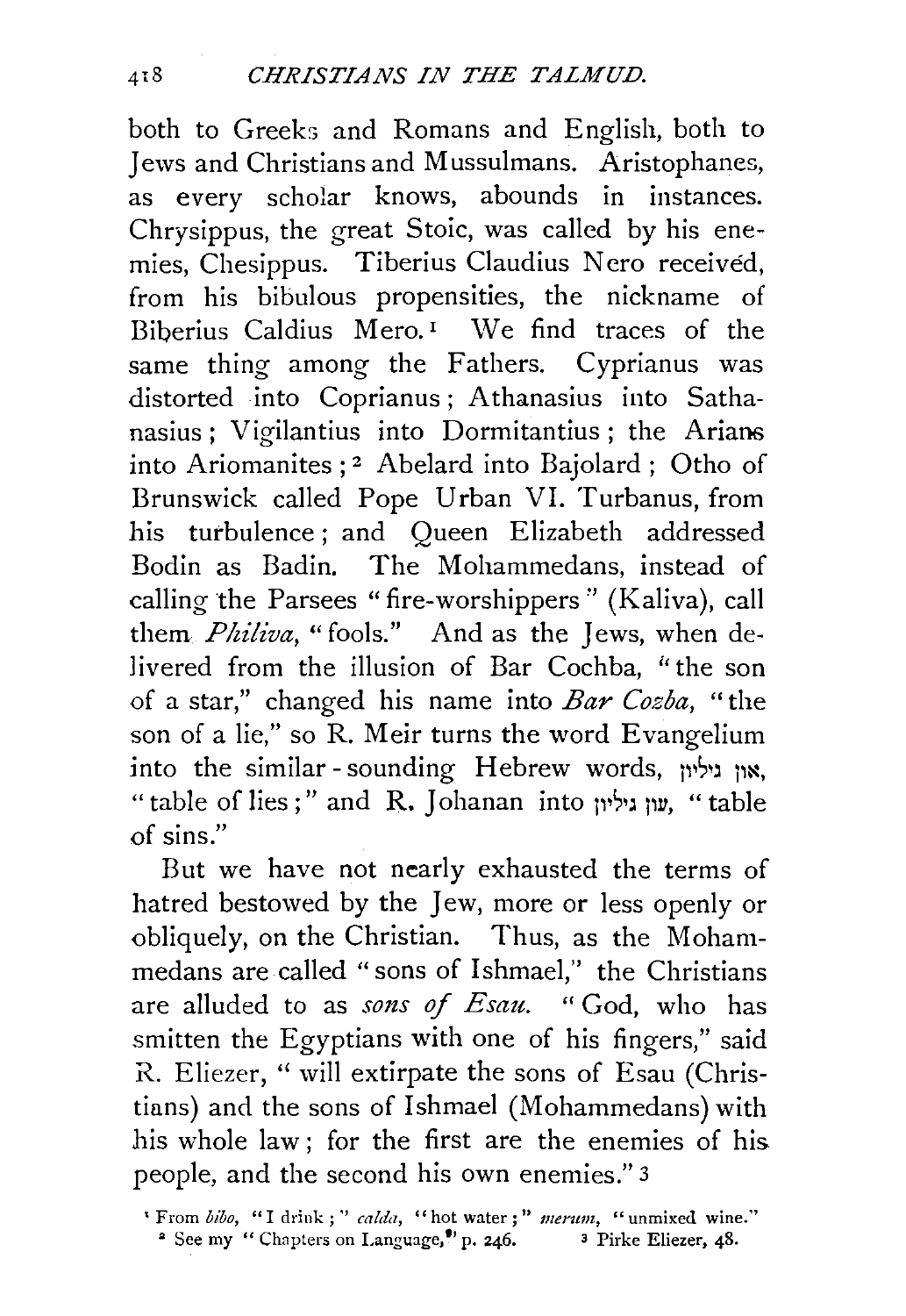They are also called *Sadducees,* and it is said that if a Jew is chased by a murderer, or a serpent, it is better for him to fly into a temple of idolaters than of Sadducees, because the former deny God without knowing Him, whereas the latter deny God whom they know. The object of such allusion was not only hatred, but concealment, and we may conjecture that the Christians are often really in the thoughts of the Talmudists when they are using neutral terms, such as *Ger* (proselyte), and *Nosr£* (stranger), and Goyîm (heathen). Thus in unabridged passages of the Talmud· it is said that "the pious of Israel do not fast on the first day of the week, because of the *Coytm,"* and this evidently means "the Christians," since, in Taanith  $(27, 2)$ , we find the oblique expression of hatred, " Because it is the holy day of those *people.*"<sup>1</sup> That the Christians are alluded to under the bitter appellation of *Bm£ Edom* and *Ben£ Esatt*  is clear, both because it is expressly stated,<sup>2</sup> and because Rabbis Kimchi and Bechai, writing about Isaiah lxvi. 1 7, say that *the Edonz£tes* are accustomed to move their fingers in two directions *(i.e., make the sign of the cross*), and have warp and woof  $(i.e.,$ the cross); and they use interchangeably the ex- ~pressions, "these are Edomites" and " these are Notzerim" (Nazarenes, Christians). 3 The reason for these appellations is partly to express that the innate detestation of Jews to Christians is as strong as that which reigned between Esau and Jacob; and partly because it is one of their sad blasphemies that ·.the soul of Esau passed by metempsychosis into the

יום טוב שלהם הוא ג Chiarini, ii. 308.<br>1. Buxtorf, *Lex. Thal.*<br>1. Buxtorf, *Lex. Thal.* 

<sup>•</sup> See Ibid. ii. 3oti. 3 Buxtorl~ *Lex. Thai.* s. v. l:ll1~·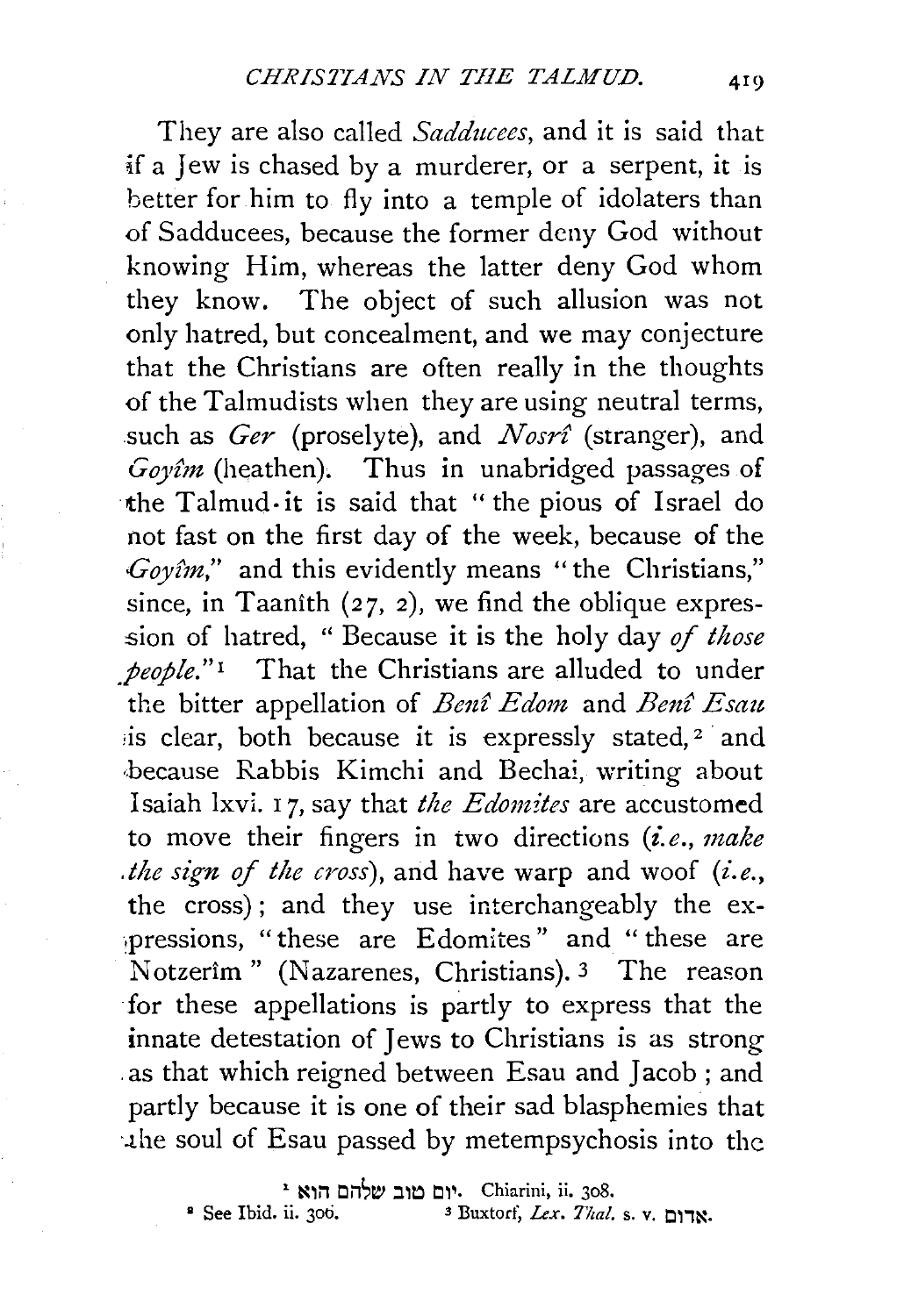body of Christ. This is indeed expressly asserted by Abarbanel in the Mashmia Yeschona (nature of salvation), f. 19, 4, and in his " Commentary on Isaiah."<sup>1</sup> "Wise theologians have learnt by tradition that the soul of Esau has passed into Jeshu ha Notzeri" (Jesus the Nazarene).

Other names by which those who abandoned Judaism in general, and the Christians in particular, are designated, are ''philosophers" and "Epicureans."2 The latter name not only inflicted the stigma of Gentile indifference on the name of Christian, but connoted looseness of character. In the dialect of the Talmud, *Phakar* meant " to presume," and some of its derivatives were used to expressimpurity of life.3

One or two of the anecdotes relating encounters between Christians and Rabbis may be interesting to our readers.

I. On one occasion "a philosopher," *z. e.,* a Christian, asked Rabban Gamaliel whether he could prove that God would one day deliver the Jews. "Undoubtedly," answered Gamaliel. "And yet," said the philosopher, "we read in Hosea v. 6, 'God hath withdrawn himself from them,' like a brother who refuses to marry his brother's widow in accordance with the levirate law of Deuteronomy xxv., and when a brother has once done that, he cannot change his mind. God therefore will never return to you." The answer of Gamaliel is a mere verbal quibble on the word "withdraw." " In the levirate marriage," he replied, "it is *the widow* who *draws* 

<sup>&</sup>lt;sup>1</sup> F. 54. 1, 3, 4. <sup>2</sup> Abhoda Zara, iii. 4; Derenbourg, "Palestine," p. 356.

<sup>3</sup> See Buxtorf, *Lex. Ciiald.* s. v. ij2~. Hence the Jewish name for *lupana1*  was *Hephker.*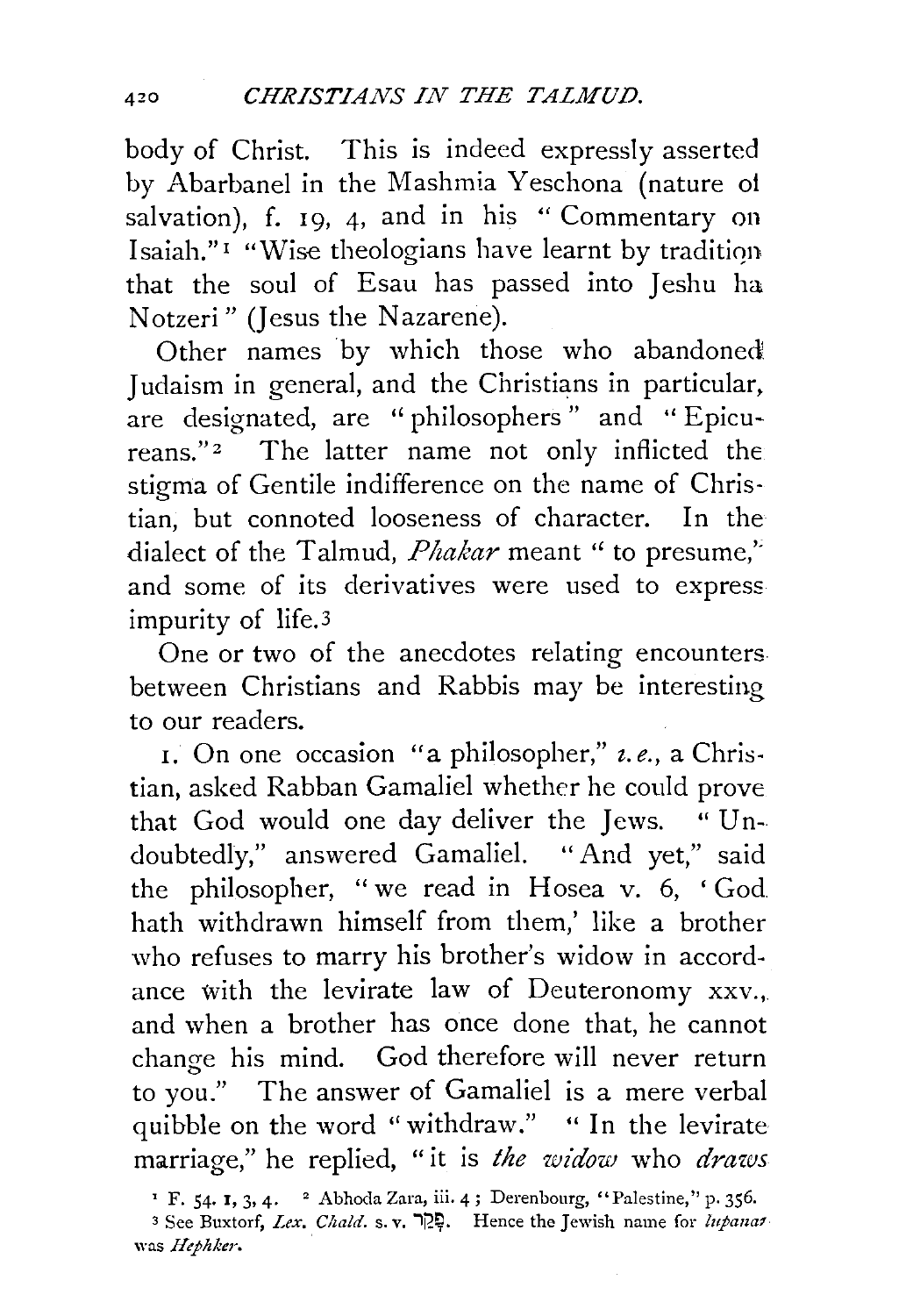the shoe from the foot of her brother-in-law : if *he*  drew a shoe from the widow's foot, it would mean nothing. Hence, in the prophet's words, *'God* has withdrawn himself,' it is implied that we have not done so." 1

*2.* In the Midrash on Koheleth (i. 8), a story is found which shews the extraordinary scrupulosity of the Rabbis in refusing the smallest semblance of approval to anything Christian. Rabbi Eliezer was accused of Christian tendencies *(Minhooth).* The governor-called by the Jewish transliteration of the Greek word  $\hat{\eta}_{\gamma\epsilon\mu\omega\nu}$ , and probably intended for some Roman procurator-asks him " how a person of his importance could condescend to such futilities ? " "The Judge is the witness of my innocence," said Rabbi Eliezer- meaning God. But the governor supposed that this was an appeal to *him,* and at once pronounced him innocent. The Rabbi was, however, deeply hurt by the suspicion of Nazarene proclivities, and his disciples found him inconsolable. At last, R. Akibha came to comfort him, and said, " Perhaps some  $Min$  has said something to you which met with your approval?" " By heavens, yes!" answered R. Eliezer. " One day I met Jacob of Kephar Zekaniah in the main street of Sepphoris, and, alluding to Deuteronomy xxiii. 19, he remarked that although the Law forbade the application to the Temple service of the wages of impurity, they might perhaps be used to build baths, &c. 'You are right,' I said; but I could not at the moment recall any *halacha* on the subject.<sup>2</sup> When I had agreed to his

' Midrash on Psalm x.; Derenbourg, p. 357.

• This remark is a valuable illustration of the servile and outrageous devotion to mere precedent which characterizes all Rabbinism.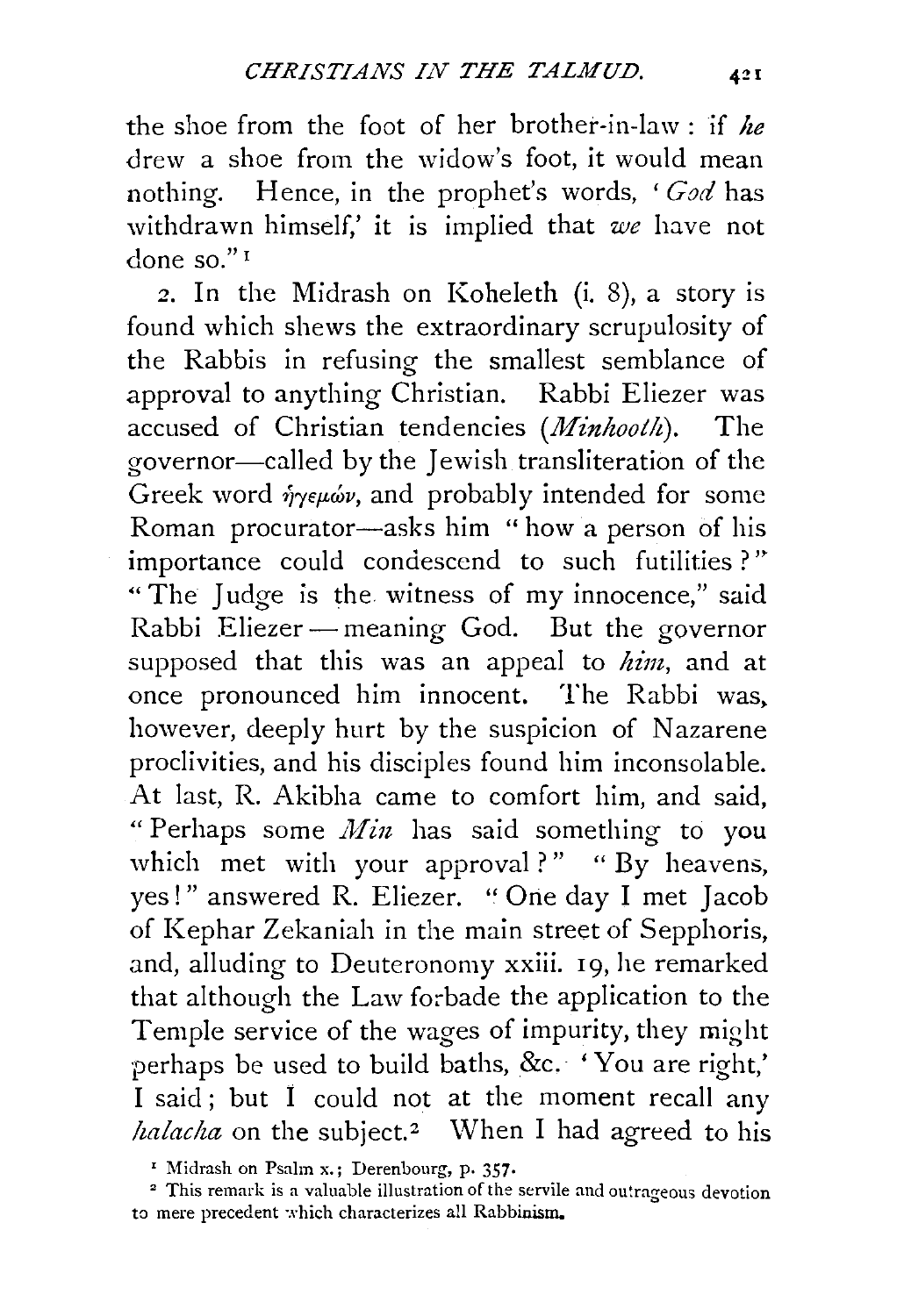opinion, he said 'that it was what had been said by Jesus.' In spite of this, I did not withdraw my approval of the opinion, and so I have been accused of heretical tendencies." What this Jacob of Kephar Zekaniah- said to be meant for James, the Lord's brother-meant by attributing his remark to Jesus, is not clear, unless it be one more allusion to Mark vii.  $19 - a$  passage to the extreme importance of which, and to its rediscovered interpretation, I have already called attention in the pages of THE Ex-POSITOR.

3· Another of these anecdotes is very famous, and is found twice in the Abhoda Zara, as well as elsewhere. R. Eliezer Ben Dama, a nephew of R. Ishmael, having been bitten by a serpent, Jacob of Kephar Zekaniah came and offered to heal him by the name of Jesus.<sup> $1$ </sup> R. Ishmael did not permit this to be done. " Ben Dama," he exclaimed, "it is forbidden!" " Allow me to do it," said Jacob. "I will prove to you from the Law that it is permitted.'' However, before Jacob could produce his argument, the sick man died. "Happy Ben Dama," said his uncle; "thou hast died in purity, without violating a precept of the wise.'' This is one of the instances quoted in illustration of Ecclesiastes vii. 26, "Whoso pleaseth God shall escape from her; but the sinner shall be taken by her.''

4· One of the anecdotes about the Christians found in the Midrash on Koheleth<sup>2</sup> is too gross to be quoted, and it is only charitable to suppose that, if it be not the mere baseless calumny inspired by raging hatred, it may have arisen from some *con-*

<sup>1</sup> *Cf.* Acts xix. 13; Abhoda Zara, § 27, 2. <sup>2</sup> Derenbourg, p. 363.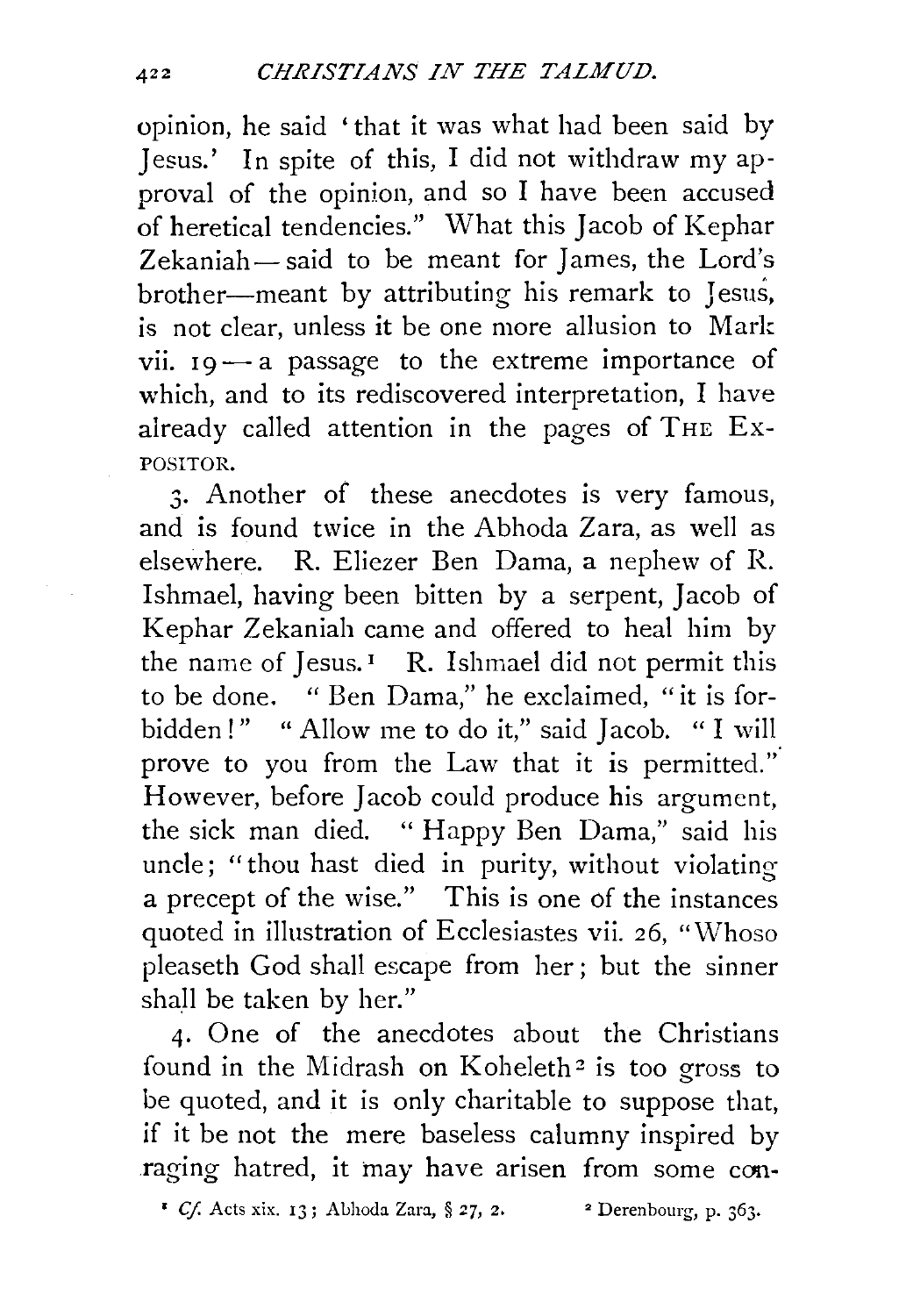fusion, on the part of the Jews, between the Christians and some of the infamous sects which adopted and disgraced their name. It is certain that the furious allusions made by heathen writers to the asserted immoralities and Thyestean banquets of the Christians, had their origin in the orgies of Gnostic sects like the Nicolaitanes, who existed even in the first century; and just as the Gentiles confounded the Jews with the Christians, so the Jews might even unintentionally fail to draw a distinction between genuine Christianity and disgraceful Gnos· ticism.

S· I shall only adduce one other story, quoted by Derenbourg from the same source as the last, namely, the Talmudic Commentary on the Book of Ecclesiastes. 1 It tells us how R. Joshua was threatened even in his own family by the progress of Christian conversions. His nephew Hananja, arriving at Kephar Nahum, was bewitched by the *Mins* (heretics, *i.e.*, *Christians*) to such an extent, that they made him mount on an ass on the Sabbath day. When he returned to his uncle, Rabbi Joshua gave him an unguent which healed him from his bewitchment. But Joshua said to him, " Since you have heard the braying of the ass of that wicked one, you can remain no longer on the soil of Israel.'' Hananja therefore retired to Babylon, and there died in peace.

The expression, " the ass of that wicked one," is only too plainly and sadly an allusion to the ass ridden by our Lord in his triumphal entry into Jeru-

<sup>&</sup>lt;sup>1</sup> It consists of three *Sedarim*, and though perhaps not older than the tenth century, probably contains traditions of great antiquity.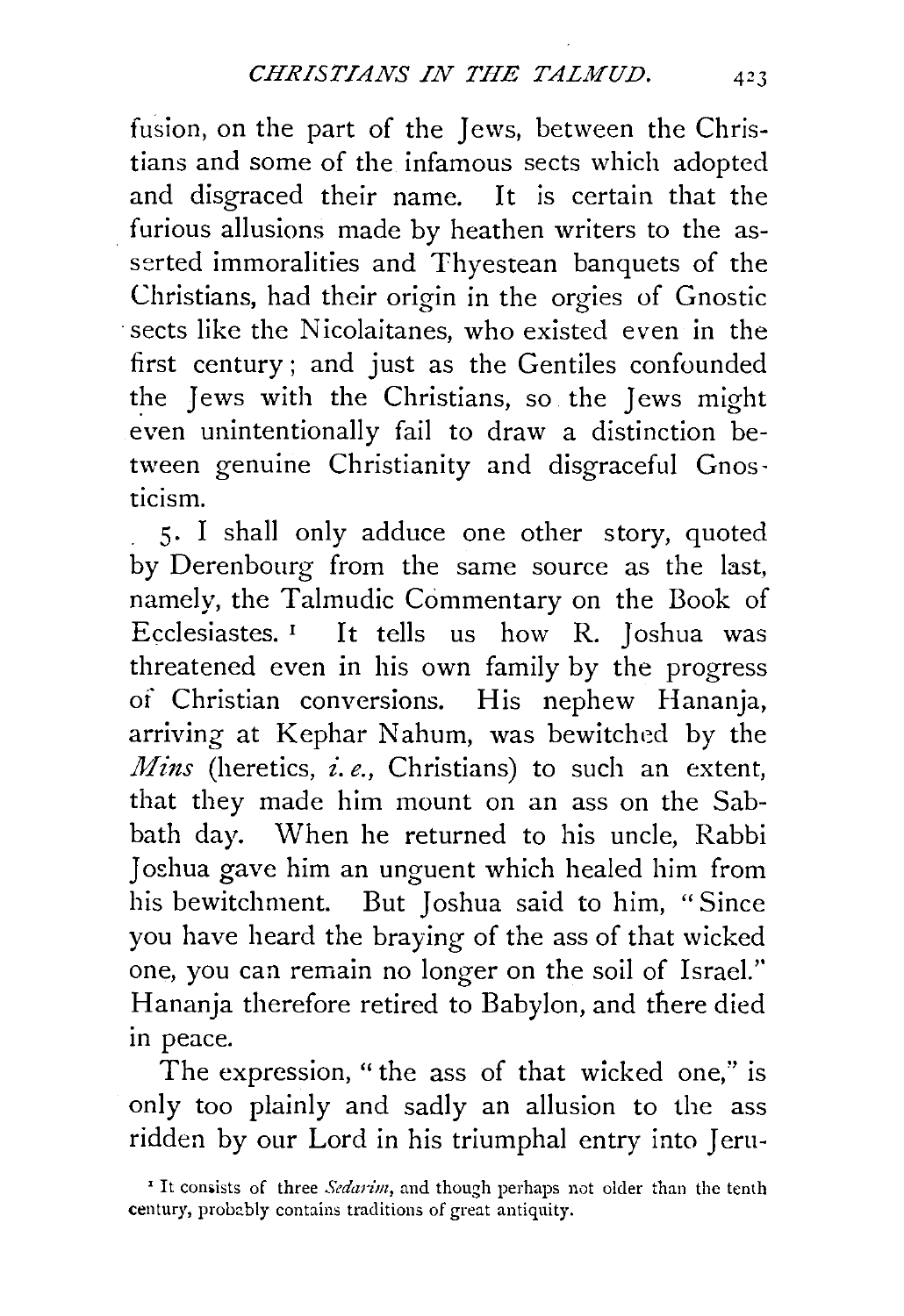salem, to which there are frequent allusions in Christian and Mohammedan legends; and the suppression of the name of Jesus is in accordance with the practice, to which we have already referred, of only mentioning Him in an oblique and cryptographic manner. The Jews of past generations, when charged with having written blasphemies against the Founder of Christianity, used to reply that neither He nor the Christians were mentioned in the Talmud. The reply was, *in the letter*, true enough. From the editions of the Talmud which were expurgatedin conseq uen'ce of the Christian censure or Jewish alarm-all passages which *overtly* bore on our Lord and his followers<sup>1</sup> were deliberately struck out; but other passages were left, where the meaning was deeply hidden, and the desperate attacks were only  $\phi \omega \nu \hat{a} \nu \tau a \sigma \nu \nu \epsilon \tau \hat{o} \nu \tau \nu$ . In the Basle edition of r58r, the Talmud was revised and mutilated by Marcus Marinus, but in the Cracow edition these passages were reinserted by the Jews of Poland, and they are also found in the Venice edition of 1520, and the Amsterdam edition of 1645. The Polish Jews soon became aware of the danger they incurred by their orthodox temerity in refusing to omit any passage of the Talmud, and they accordingly wrote a synodic letter, in which they ordered their Rabbis, in all future publications, to ieave such passages blank, making in their stead a circle, to remind them that such passages were only to be taught to their pupils *vivâ voce*.<sup>2</sup> Generally Christ

<sup>&</sup>lt;sup>1</sup> They have been collected and published separately. Talmud, *Chasronos Jiashash.* "Separat. Au-gabe der von d. ceusur Gestrichenen Stellen d. Talmud." Könisgberg. (Oscar Richter. Leipzig.)

<sup>&</sup>lt;sup>2</sup> Leslie, "A Short and Easy Method with the Jews." London. 1812. Chiarini, i. 165.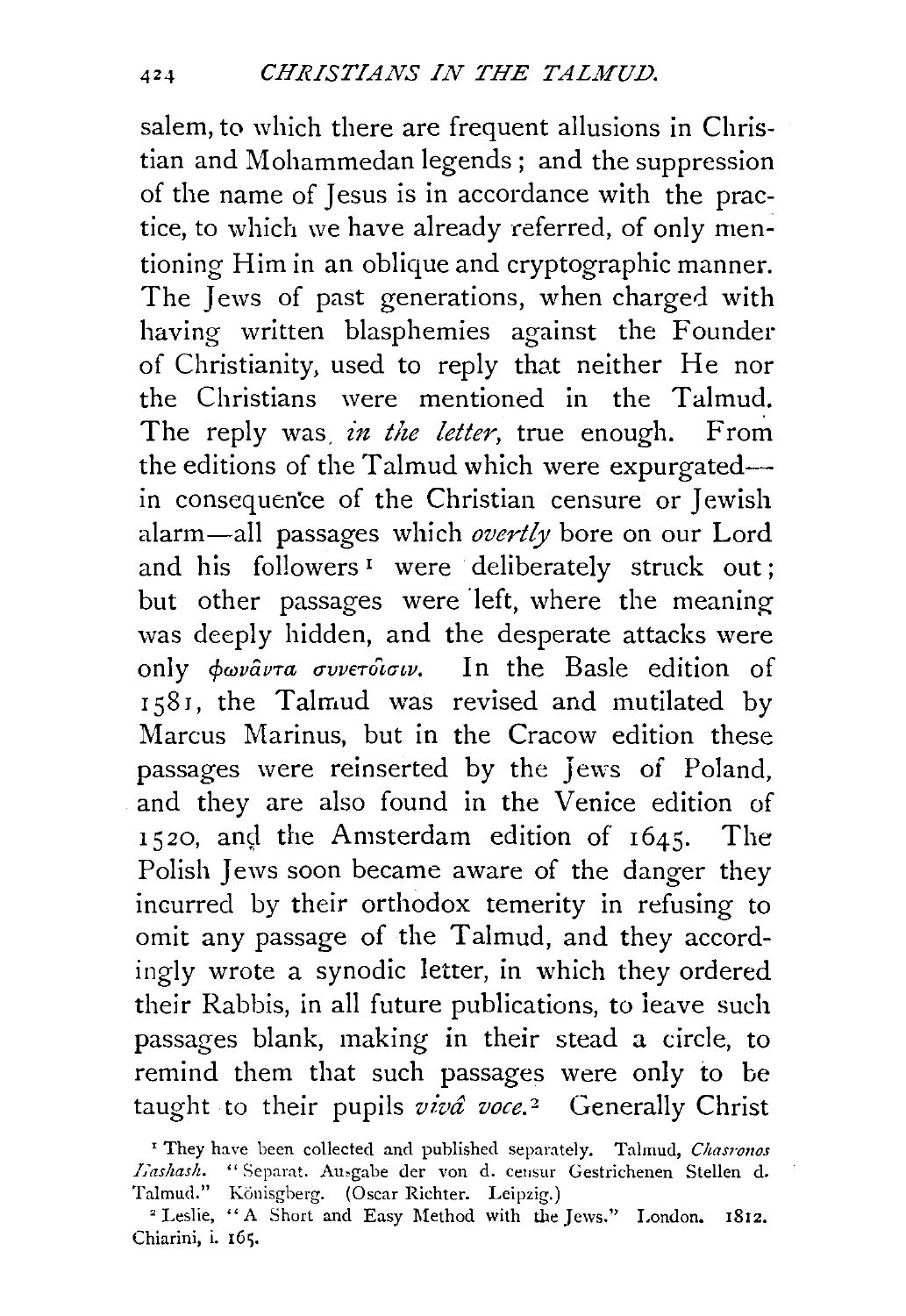is alluded to as *Pelon£,* "that man," a term which we find even in the Acts of the Apostles; 1 " He whom we may not name;" Absalom; "the Hung" (Talooi, <sup>קָלוּ</sup>, Deut. xxi. 23);<sup>2</sup> and such names as Ber: Stada and Ben Pandera, which I have no space here to examine. The angry and wicked blasphemies of late and wretched works like the Toldôth Jeshu (Generation of Jesus), and the Maaseh Talooi ("Work of the Hung"), are regarded with just contempt by the Jews themselves.

6. In later times, however, when toleration of the most absolute kind has been established, there has been a tendency, on the part of some Jewish writers, to allegorize, yet at the same time to defend, or at any rate to extenuate, some of the worst Talmudic allusions.

The contrast between their language on the subject and that of their predecessors is instructive, and our readers must pardon the necessity for alluding to that which, even under the most allegorical treatment, cannot but shock and horrify their hearts.

There is a Rabbinic proverb which says, "Whoever ridicules the words of the wise is condemned to be boiled in hot ordure."

Now this proverb either originated in, or is ap· plied by, a passage of the Talmud, in which is nar· rated the following story. 3

Onkelos, the paraphrast of the Pentateuch, is said to have summoned from their graves the three

<sup>3</sup> The reference to the Talmud is not given, but I take the story from a Jewish source-Biblische und Thalmudische Studien, in a paper entitled " Rabbi Joshua ben Hanania." The passage comes, I believe, from Gittin, 57. I (Venetian edition).

<sup>&</sup>lt;sup>1</sup> Acts v. 28. <sup>2</sup> See my "Life of Christ," ii.  $453\cdot$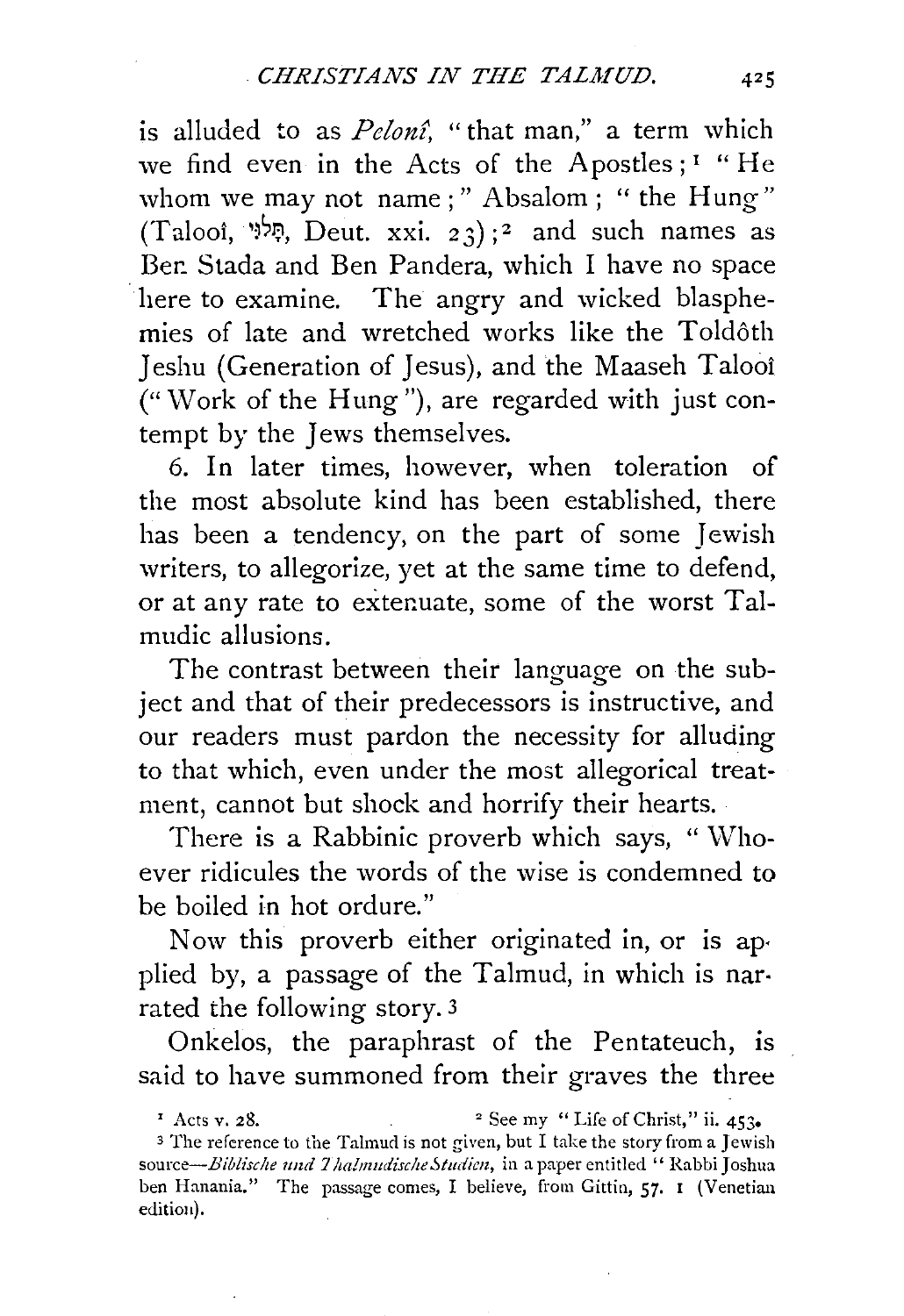greatest representatives of the three principles hostile to Judaism, in order to question them upon the motives of their opposition.

The first was Titus, the second Balaam, the third tvas *"that mau."* [" The Jews," says the Jewish author from whom I derive the story, "according to the Law, dare not pronounce the name of Christ, since his being adored as God. Moses says, 'And make no mention of the name of other gods, neither let it be heard out of thy mouth.'"]

Onkelos asked all three of them, " Which people is the most esteemed in the other world ? " and they severally answer, "Israel."

He then asked them, "Should a man try to be united to Israel ? "

Titus, who represents worldly opposition to the Jews, answers that " it would be difficult, because their commandments are manifold.''

Balaam, the representative of Satanic implacable hatred, says, " Thou shalt *not* seek their peace or their prosperity all thy days for ever."

THAT MAN answers, "Seek to do them good; avoid afflicting them : whoso injures them, injures the apple of his own eye."

"Go and see,'' continues the legend, " the difference that exists between a delinquent of Israel and a prophet of the heathen."

"What is Thy punishment?" asks Onkelos. dare not write the answer, beyond saying that He replies that "He ridiculed the precepts of the wise.''

Now Maimonides, in his preface to the Mishna, says that by " hot dung" is merely meant bad passions, which render us blind; and that *Nee est*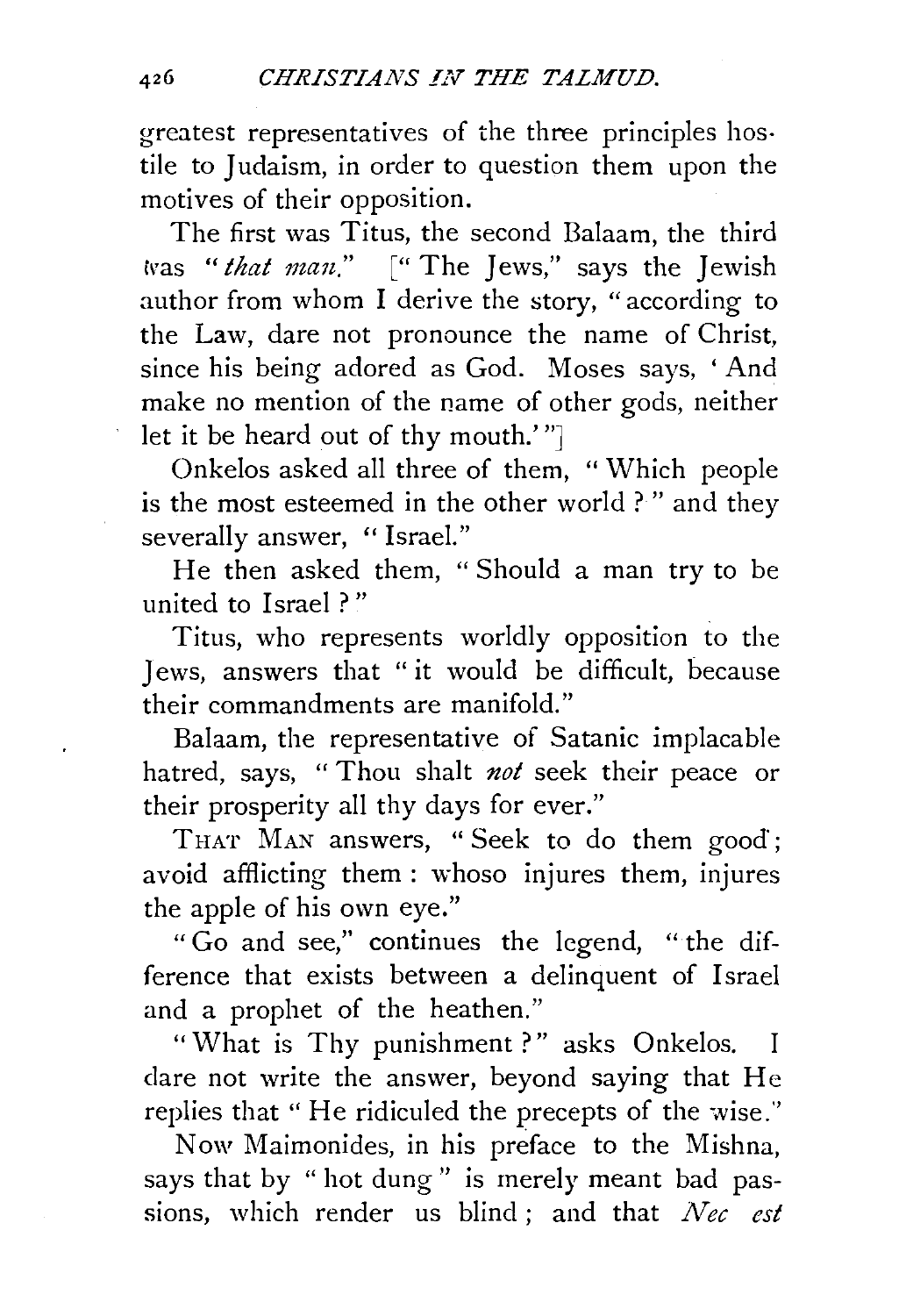interim stercus fervens gravius stultitiå quæ ipsum *induxit ui illis illuderet*. He therefore suppresses altogether the special polemical allusion.

But the modern Jewish author from whom I quote says: " Before concluding the report of the legend, we must remind the reader that the Prophet Ezekiel had formerly in his prophetic vision been condemned to eat bread baked of dung, which is afterwards explained by the filth of idol worship among the people of Israel.  $\ldots$  By the Oriental image of moral filth, we can understand the termination of that remarkable legend.  $\ldots$  There is no doubt that this dung, revolting as it may seem, signifies nothing but corrupt ideas of worship." He then proceeds to exalt and extol Christ at the expense of Christianity. He says that Christ's "only fault was deviating from the temporal institutions of the Sanhedrin, and that He in consequence fell into the hands of the heathen, who dishonour his memory by their anthropomorphism, blaspheming the Father of all in the name of one of his most devoted sons. There has always existed a misunderstanding on the part of Christians with regard to the Jewish estimation of Christ. We do not, we cannot, hate the Man, the learned and self-denying victim, who willingly sacrificed Himself to his own convictions. Yet our court of justice performed only its duty in condemning Him. He was as well acquainted with the law as were the judges who pronounced his doom, and therefore He besought his Father before his death to have mercy on those very judges by whose fiat He was crucified. Such is our holy law : the delinquent, after having undergone his punishment. is reinstated in his for-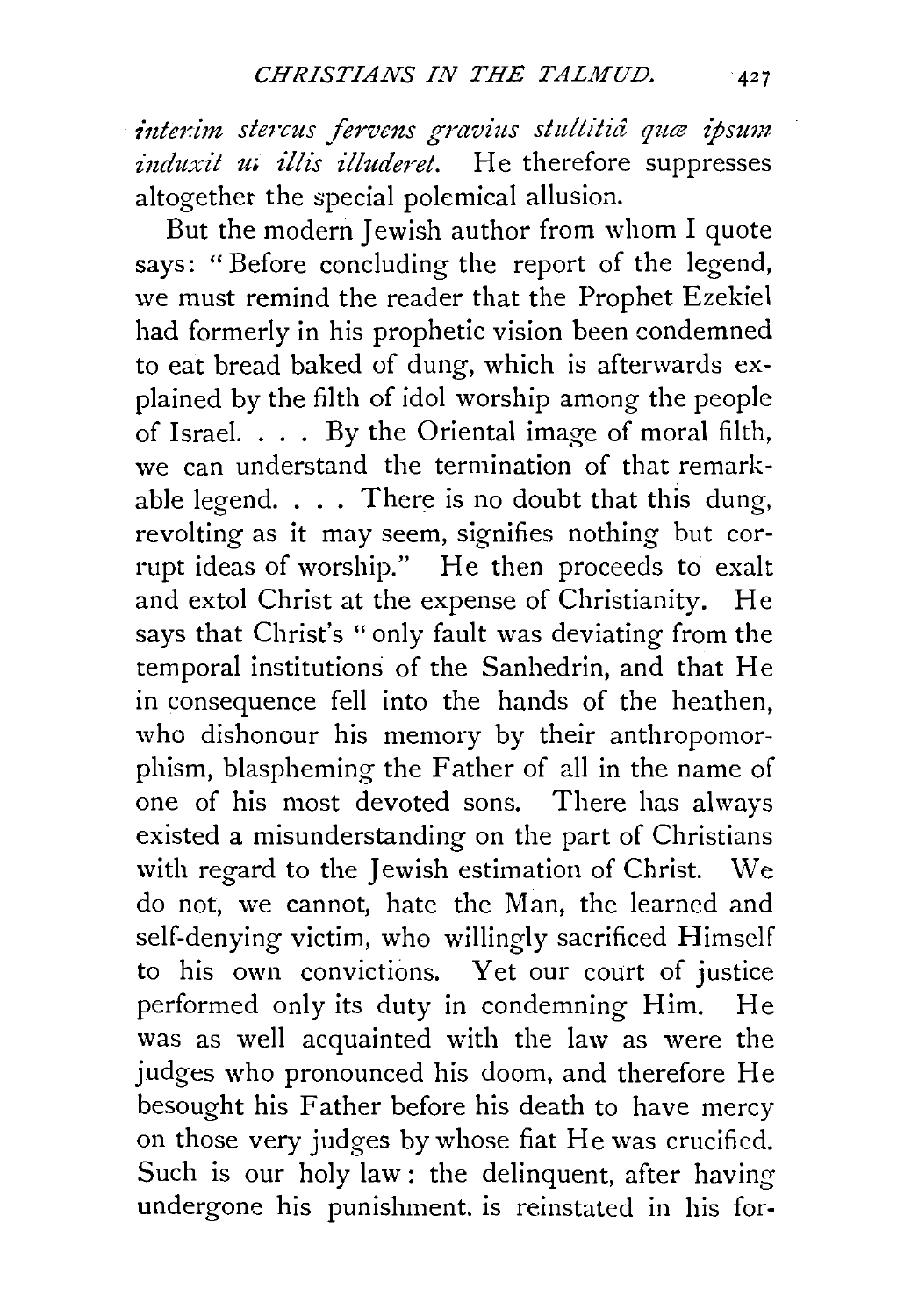mer dignity, and becomes our poor-suffering brother with us." So that the general upshot of this singular modern apology for a passage which has usually been regarded as the very deadliest which the Talmud contains, is that "greater respect could not be paid to the personal character of Christ than in this allegory, which represents Him as praying even from the grave for his people, with undiminished love and esteem, and forgiving his enemies their bitterness and opposition, though they condemned Him to  $depth$ !"

7. With one more Talmudic cryptograph I will conclude. It is a legend found in Niddah (xxiv. 6;  $xxv. a$ ).

" Our masters related: Abba Saul says, ' I occupied myself with burying the dead. Once the soil gave way under my feet, and I found myself sunk up to my nose in the eye-hole of a dead body. When I returned, they said it was that of Absalom.'

" Now it may be thought that Abba Saul was a dwarf! But no, he was the tallest man of his age ; Rabbi Tarphon stood but up to his shoulders. Rabbi Tarphon was the tallest man of his age, and R. Akibha stood but up to his shoulders. R. Akibha was the tallest man of his age, and R. Meir stood but up to his shoulders. R. Meir was the tallest man of his age, and R. Judah stood but up to his shoulders. R. Judah was the tallest man of his age, and R. Hija stood but up to his shoulders. R. Hija was the tallest man of his age, and Rabh stood but up to his shoulde:s. Rabh was the tallest man of his age, and Rabh Juda stood but up to his shoulders. Rabh Juda was the tallest man of his'age, and Adda